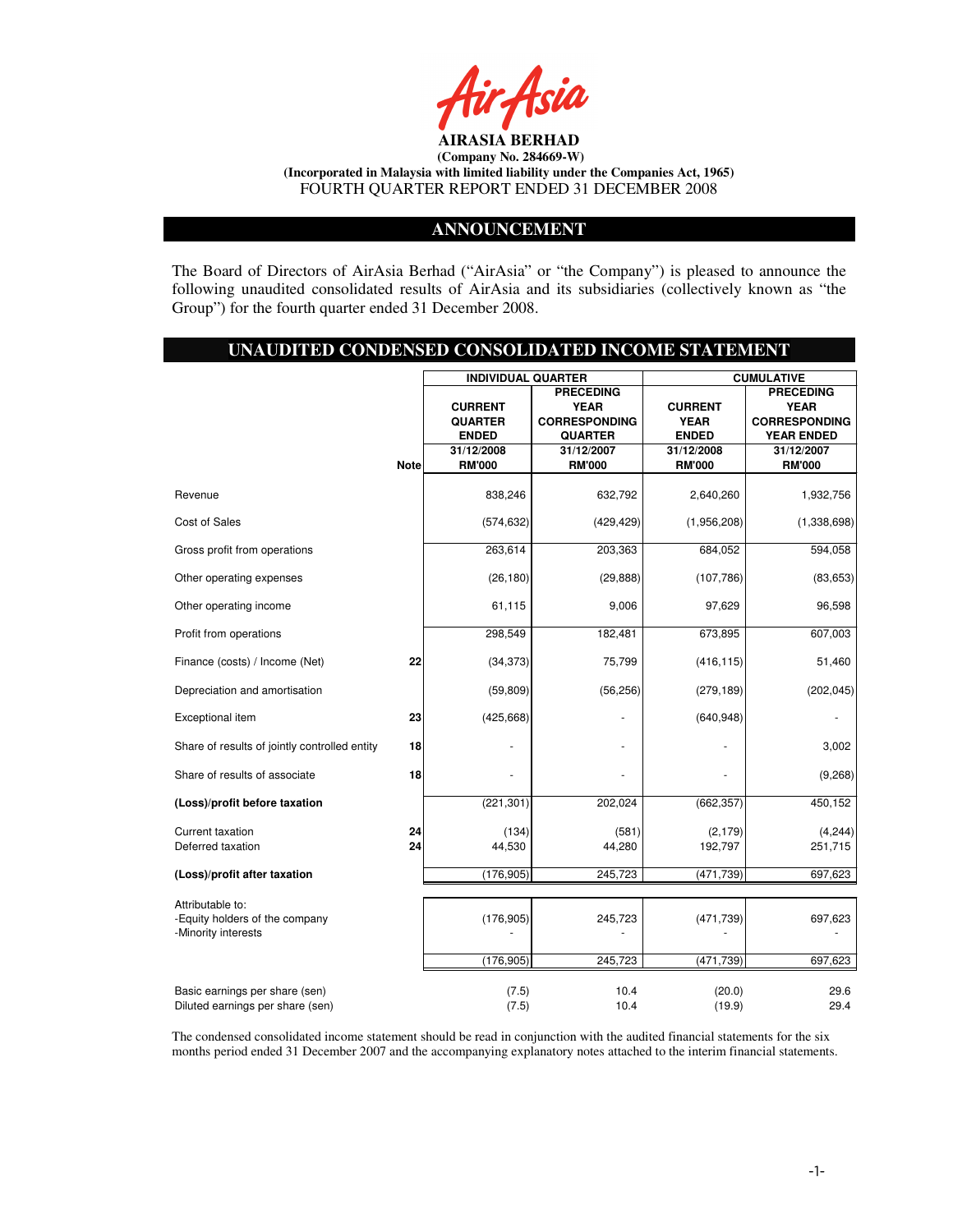Air Asia

### **CONDENSED CONSOLIDATED BALANCE SHEET AS AT 31 DECEMBER 2008**

|                                                              | <b>UNAUDITED</b> | <b>AUDITED</b>         |
|--------------------------------------------------------------|------------------|------------------------|
|                                                              | AS AT END OF     | <b>AS AT PRECEDING</b> |
|                                                              | <b>CURRENT</b>   | <b>FINANCIAL</b>       |
|                                                              | <b>QUARTER</b>   | <b>YEAR END</b>        |
|                                                              | 31/12/2008       | 31/12/2007             |
|                                                              | <b>RM'000</b>    | <b>RM'000</b>          |
| <b>NON CURRENT ASSETS</b>                                    |                  |                        |
| Property, plant & equipment                                  | 6,594,299        | 4,352,770              |
| Investment in associates                                     | 29               | 29                     |
| Other investments                                            | 26,715           | 26,728                 |
| Goodwill                                                     | 8,739            | 8,738                  |
| Deferred expenditure                                         | 479              | 479                    |
| Deferred tax asset                                           | 672,501          | 479,705                |
| Long term prepayments                                        | 103,341          | 64,926                 |
|                                                              | 7,406,103        | 4,933,375              |
| <b>CURRENT ASSETS</b>                                        |                  |                        |
| Inventories (at cost)                                        | 20,685           | 17,567                 |
| Other investments                                            | 0                | 30,892                 |
| Trade receivables                                            | 18,008           | 15,883                 |
| Prepayment, deposits and other receivables                   | 364,445          | 297,153                |
| Deposit on aircraft purchase                                 | 334,628          | 318,251                |
| Amount due from a jointly controlled entity                  | 313,289          | 74,285                 |
| Amount due from associates                                   | 332,478          | 84,407                 |
| Deposits, bank and cash balances                             | 593,871          | 651,360                |
|                                                              | 1,977,404        | 1,489,798              |
| <b>CURRENT LIABILITIES</b>                                   |                  |                        |
| Trade and other payables                                     | 1,058,089        | 620,881                |
| Borrowings (secured)                                         | 543,985          | 278,550                |
| Hire-purchase payables                                       | 77               | 77                     |
| Current tax liabilities                                      | 4,216            | 5,178                  |
|                                                              | 1,606,367        | 904,686                |
| <b>NET CURRENT ASSETS</b>                                    | 371,037          | 585,112                |
| <b>NON CURRENT LIABILITIES</b>                               |                  |                        |
| Borrowings (secured)                                         | 6,146,708        | 3,419,121              |
| Hire-purchase payables                                       | 72               | 149                    |
|                                                              | 6,146,780        | 3,419,270              |
|                                                              |                  |                        |
|                                                              | 1,630,360        | 2,099,217              |
| <b>CAPITAL AND RESERVES</b>                                  |                  |                        |
| Share capital                                                | 237,421          | 237,154                |
| Reserves                                                     | 1,392,939        | 1,862,063              |
| Shareholders' funds                                          | 1,630,360        | 2,099,217              |
|                                                              | 1,630,360        | 2,099,217              |
| Net assets per share attributable to ordinary equity holders |                  |                        |
| of the Company (RM)                                          | 0.69             | 0.89                   |

The condensed consolidated income statement should be read in conjunction with the audited financial statements for the six months period ended 31 December 2007 and the accompanying explanatory notes attached to the interim financial statements.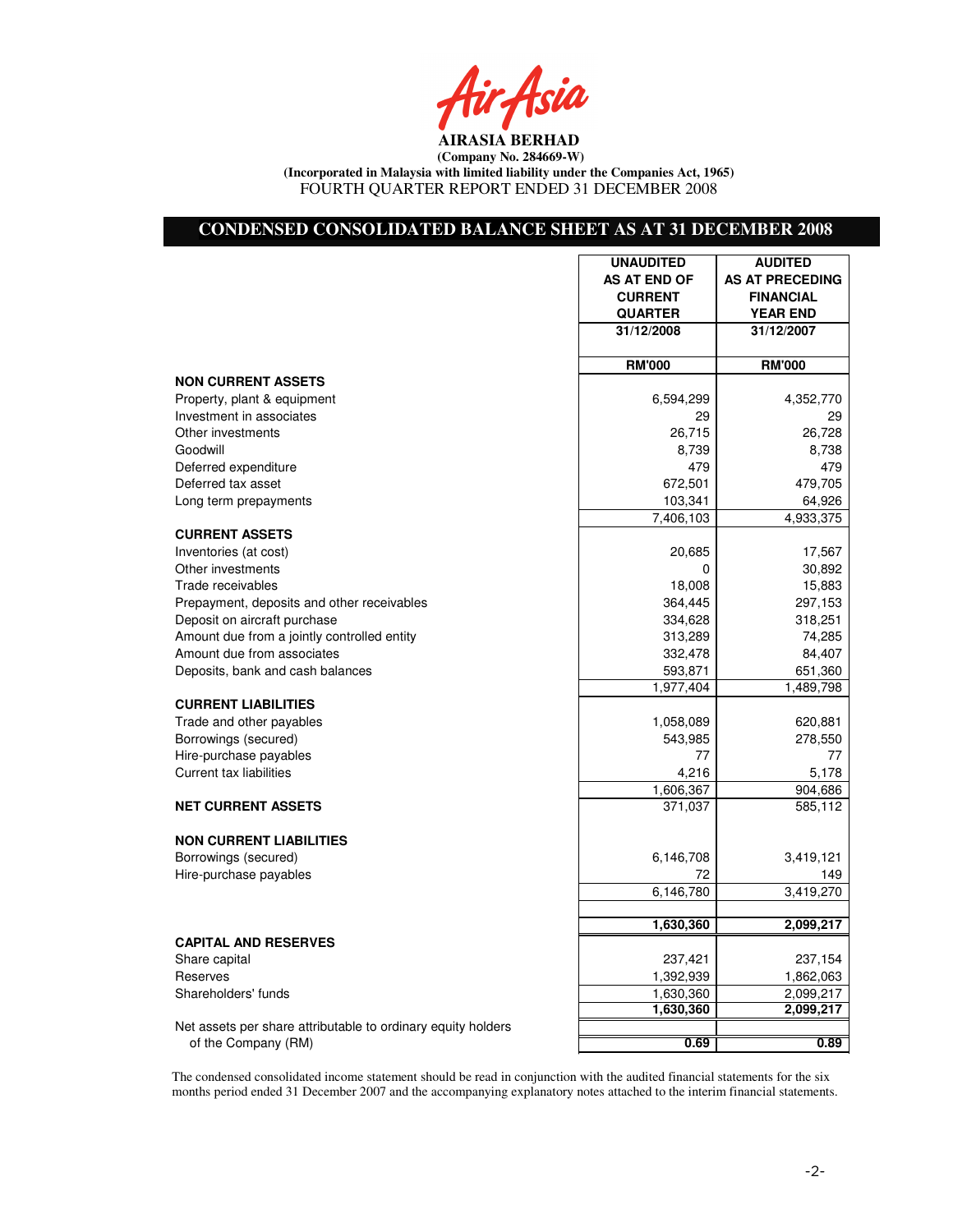## **UNAUDITED CONDENSED CONSOLIDATED CASH FLOW STATEMENTS**

|                                                                            | <b>YEAR ENDED</b>      | <b>PERIOD ENDED</b>    |
|----------------------------------------------------------------------------|------------------------|------------------------|
|                                                                            | 31/12/2008             | 31/12/2007             |
|                                                                            | <b>RM'000</b>          | <b>RM'000</b>          |
| <b>CASH FLOWS FROM OPERATING ACTIVITIES</b>                                |                        |                        |
|                                                                            |                        |                        |
| (Loss)/profit before taxation                                              | (662, 357)             | 450,152                |
| Adjustments:                                                               |                        |                        |
| - Depreciation                                                             | 345,134                | 211,774                |
| - (Gain)/Loss on disposal                                                  | (65,010)               | 304                    |
| Amortisation of long term prepayments                                      | 9,815                  | 7,744                  |
| Amortisation of other investments                                          | 12                     | 17                     |
| Provision for doubtful debts                                               | 737                    |                        |
| Unrealised foreign exchange (gain)/loss                                    | 201,635<br>241,384     | (151, 762)<br>149,801  |
| Interest expense<br>Interest income                                        | (20, 962)              | (28, 663)              |
|                                                                            | 50,388                 | 639,367                |
| Changes in working capital                                                 |                        |                        |
| Inventories                                                                | (3, 117)               | (6, 443)               |
| Receivables and prepayments                                                | (70, 153)              | (39, 389)              |
| Trade and other payables                                                   | 437,208                | 134,433                |
| Intercompany balances                                                      | (487, 074)             | (16, 119)              |
| Cash generated from / (used in) operations                                 | (72, 748)              | 711,849                |
|                                                                            |                        |                        |
| Interest paid                                                              | (241, 384)             | (119,006)              |
| Interest received                                                          | 20,962                 | 28,663                 |
| Tax paid<br>Net cash from / (used in) operating activities                 | (3, 141)<br>(296, 311) | (2, 126)<br>619,380    |
|                                                                            |                        |                        |
| <b>CASH FLOWS FROM INVESTING ACTIVITIES</b>                                |                        |                        |
| Property, plant and equipment                                              |                        |                        |
| - Additions                                                                | (2,621,367)            | (2,284,272)            |
| - Proceeds from disposal                                                   | 99,516                 | 5,022                  |
| Deposit on aircraft purchase                                               | (16, 377)              | 7,066                  |
| Long term prepayments                                                      | (48,032)               | (37, 364)              |
| Additional unquoted investments                                            | 30,892                 | (26, 863)              |
| Additional investment in/acquisition of subsidiaries                       | (1)                    |                        |
| Additional investment in/acquisition of associates<br>Advance to associate |                        | (12,785)               |
| Net cash used in investing activities                                      | (2,555,369)            | (3,910)<br>(2,353,106) |
|                                                                            |                        |                        |
| <b>CASH FLOWS FROM FINANCING FACILITIES</b>                                |                        |                        |
| Proceeds from allotment of shares                                          | 2,882                  | 19,267                 |
| Hire purchase instalments paid                                             | (77)                   | (135)                  |
| Proceeds from borrowings                                                   | 3,145,076              | 2,023,623              |
| Repayment of borrowings                                                    | (353, 691)             | (269, 669)             |
| Deposits pledged as securities                                             |                        | (14,082)               |
| Net cash from financing activities                                         | 2,794,190              | 1,759,003              |
| <b>NET INCREASE/(DECREASE)</b>                                             |                        |                        |
| <b>FOR THE FINANCIAL YEAR</b>                                              | (57, 490)              | 25,277                 |
| <b>CASH AND CASH EQUIVALENTS AT BEGINNING</b>                              |                        |                        |
| OF THE FINANCIAL YEAR                                                      | 651,360                | 626,083                |
| <b>CASH AND CASH EQUIVALENTS AT END OF</b>                                 |                        |                        |
| <b>FINANCIAL YEAR</b>                                                      | 593,871                | 651,360                |

The condensed consolidated income statement should be read in conjunction with the audited financial statements for the six months period ended 31 December 2007 and the accompanying explanatory notes attached to the interim financial statements.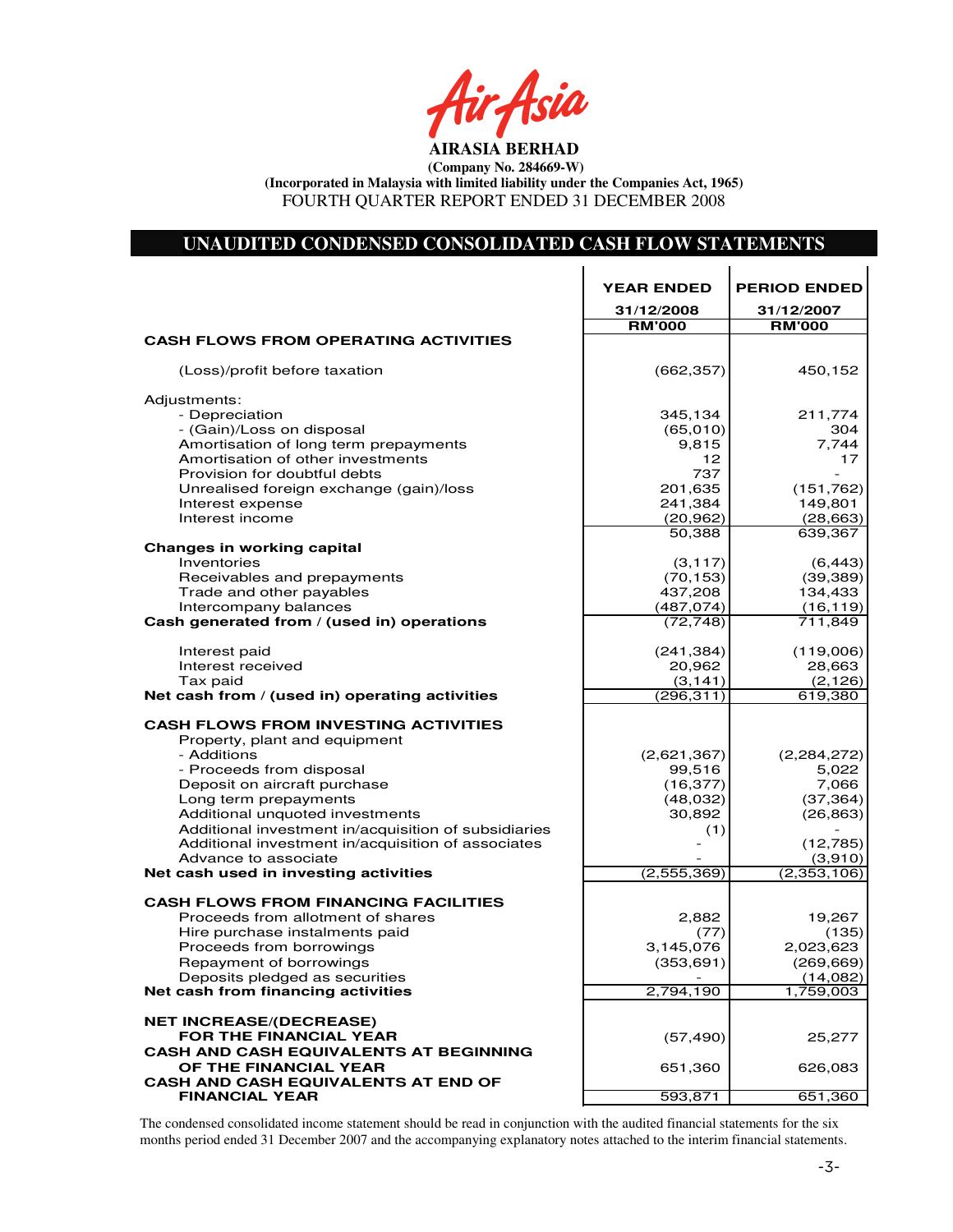a

|                              | UNAUDITED CONDENSED CONSOLIDATED STATEMENT OF CHANGES IN EQUITY |                                               |               |                          |                 |               |                          |               |
|------------------------------|-----------------------------------------------------------------|-----------------------------------------------|---------------|--------------------------|-----------------|---------------|--------------------------|---------------|
|                              |                                                                 | Attributable to Equity Holders of the Company |               |                          |                 |               |                          |               |
|                              | <b>Issued and fully paid</b>                                    |                                               |               |                          |                 |               |                          |               |
|                              | ordinary shares                                                 |                                               |               |                          |                 |               |                          |               |
|                              | of RM0.10 each                                                  |                                               |               |                          |                 |               |                          |               |
|                              |                                                                 |                                               |               | Foreign                  |                 |               |                          |               |
|                              | <b>Number</b>                                                   | <b>Nominal</b>                                | <b>Share</b>  | <b>Exchange</b>          | <b>Retained</b> | <b>Total</b>  | <b>Minority</b>          | <b>TOTAL</b>  |
|                              | of shares                                                       | Value                                         | Premium       | <b>Reserves</b>          | <b>Earnings</b> |               | <b>Interest</b>          | <b>EQUITY</b> |
|                              | '000                                                            | <b>RM'000</b>                                 | <b>RM'000</b> | <b>RM'000</b>            | <b>RM'000</b>   | <b>RM'000</b> | <b>RM'000</b>            | <b>RM'000</b> |
|                              |                                                                 |                                               |               |                          |                 |               |                          |               |
| At 1 January 2008            | 2,371,541                                                       | 237,154                                       | 732,737       | 592                      | 1,128,734       | 2,099,217     |                          | 2,099,217     |
|                              | 2,371,541                                                       | 237,154                                       | 732,737       | 592                      | 1,128,734       | 2,099,217     |                          | 2,099,217     |
| Net Profit for the period    |                                                                 |                                               |               | $\overline{\phantom{a}}$ | (471, 739)      | (471, 739)    |                          | (471, 739)    |
| Issuance of ordinary shares  |                                                                 |                                               |               |                          |                 |               |                          |               |
| - Pursuant to the Employees' |                                                                 |                                               |               |                          |                 |               |                          |               |
| Share Option Scheme ('ESOS') | 2,669                                                           | 267                                           | 2,615         |                          |                 | 2,882         |                          | 2,882         |
| At 31 December 2008          | 2,374,210                                                       | 237,421                                       | 735,352       | 592                      | 656,995         | 1,630,360     | $\sim$                   | 1,630,360     |
|                              |                                                                 |                                               |               |                          |                 |               |                          |               |
| At 1 January 2007            | 2,353,701                                                       | 235,370                                       | 715,253       | 592                      | 458,047         | 1,409,262     | $\overline{\phantom{a}}$ | 1,409,262     |
|                              | 2,353,701                                                       | 235,370                                       | 715,253       | 592                      | 458,047         | 1,409,262     | $\overline{\phantom{a}}$ | 1,409,262     |
| Net Profit for the period    |                                                                 |                                               |               | $\overline{\phantom{a}}$ | 670,687         | 670,687       |                          | 670,687       |
| Issuance of ordinary shares  |                                                                 |                                               |               |                          |                 |               |                          |               |
| - Pursuant to the Employees' |                                                                 |                                               |               |                          |                 |               |                          |               |
| Share Option Scheme ('ESOS') | 17,840                                                          | 1,784                                         | 17,484        |                          |                 | 19,268        | $\overline{\phantom{a}}$ | 19,268        |
| At 31 December 2007          | 2,371,541                                                       | 237,154                                       | 732,737       | 592                      | 1,128,734       | 2,099,217     |                          | 2,099,217     |

The condensed consolidated income statement should be read in conjunction with the audited financial statements for the six months period ended 31 December 2007 and the accompanying explanatory notes attached to the interim financial statements.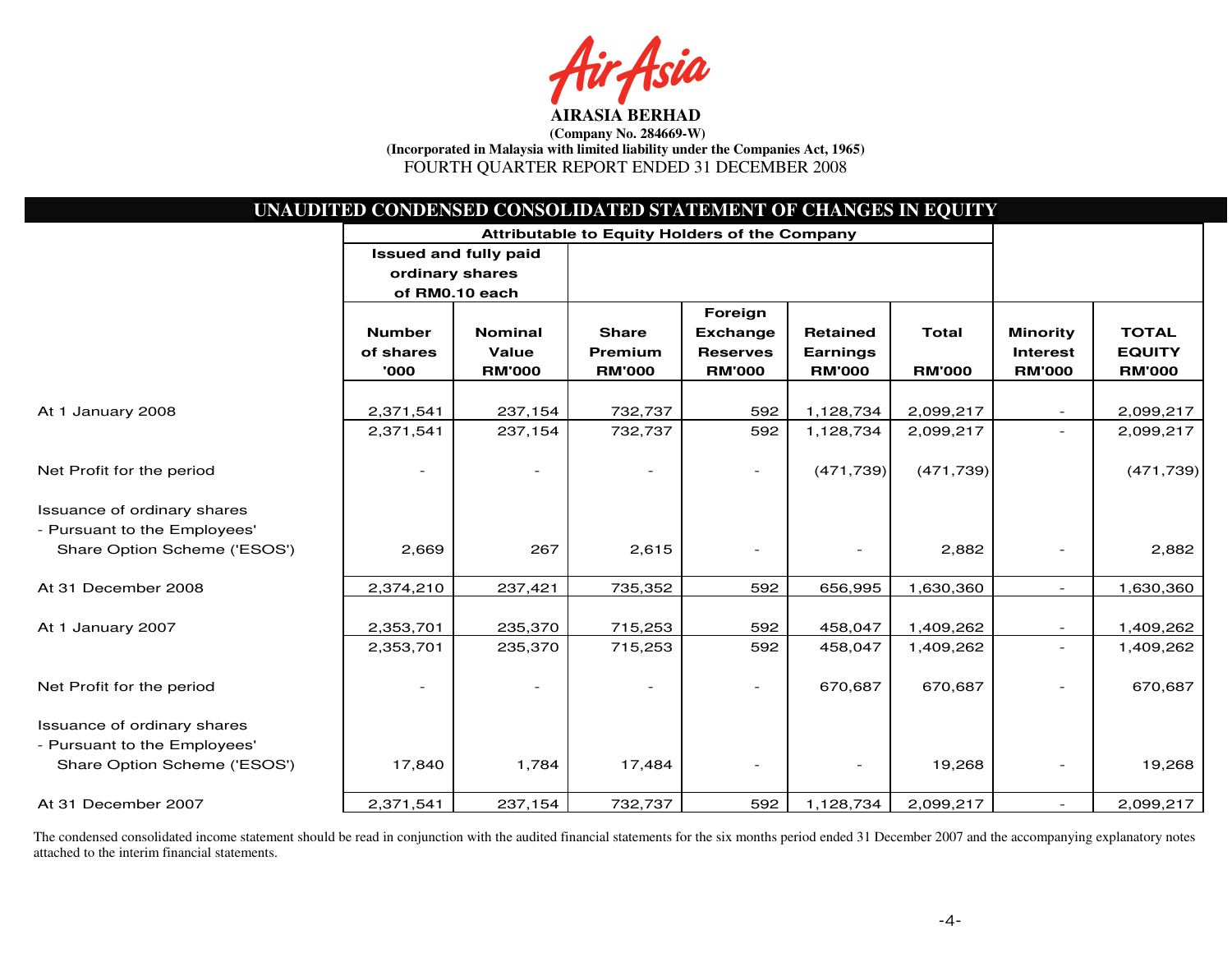r Asia

# **KEY OPERATING STATISTICS – 31 DECEMBER 2008**

| PERFORMANCE INDICATORS<br><b>MALAYSIAN OPERATIONS</b> | <b>Current Quarter</b><br>(Oct-Dec 2008) | <b>Preceding Quarter</b><br>(Jul-Sep 2008) | <b>Change</b><br>$\Delta \%$ |
|-------------------------------------------------------|------------------------------------------|--------------------------------------------|------------------------------|
|                                                       |                                          |                                            |                              |
| Passengers carried                                    | 3,342,436                                | 3,018,395                                  | $10.7\%$                     |
| RPK (million)                                         | 3,800                                    | 3,429                                      | $10.8\%$                     |
| ASK (million)                                         | 5,006                                    | 4,833                                      | $3.6\%$                      |
| Average fare (RM)                                     | 229                                      | 195                                        | $17.3\%$                     |
| Seat load factor $(\%)$                               | 78%                                      | 75%                                        | 3 ppt                        |
| Revenue per ASK (sen)                                 | 16.75                                    | 13.63                                      | 22.9%                        |
| Cost per ASK (sen)                                    | 10.95                                    | 13.54                                      | $-19.2\%$                    |
| Cost per ASK (sen) non fuel                           | 4.43                                     | 4.43                                       | $-0.1\%$                     |
| Sectors flown                                         | 24,630                                   | 22,475                                     | $9.6\%$                      |
| Average number of operating aircraft                  | 41.53                                    | 38.19                                      | 8.7%                         |

| PERFORMANCE INDICATORS<br><b>MALAYSIAN OPERATIONS</b> | <b>Current Year</b><br>(Jan-Dec 2008) | <b>Preceding Year</b><br>$(Jan-Dec~2007)$ | <b>Change</b><br>$\Delta \%$ |
|-------------------------------------------------------|---------------------------------------|-------------------------------------------|------------------------------|
|                                                       |                                       |                                           |                              |
| Passengers carried                                    | 11,808,058                            | 9,717,480                                 | 21.5%                        |
| RPK (million)                                         | 13,485                                | 11,136                                    | $21.1\%$                     |
| ASK (million)                                         | 18.717                                | 14.536                                    | 28.8%                        |
| Average fare (RM)                                     | 204                                   | 184                                       | $10.8\%$                     |
| Seat load factor $(\%)$                               | 75%                                   | 79%                                       | $-4$ ppt                     |
| Revenue per ASK (sen)                                 | 14.11                                 | 13.23                                     | $6.7\%$                      |
| Cost per ASK (sen)                                    | 11.66                                 | 10.97                                     | $6.4\%$                      |
| Cost per ASK (sen) non fuel                           | 4.24                                  | 5.53                                      | $-23.4\%$                    |
| Sectors flown                                         | 89,118                                | 73,656                                    | 21.0%                        |
| Average number of operating aircraft                  | 36.56                                 | 29.92                                     | $22.2\%$                     |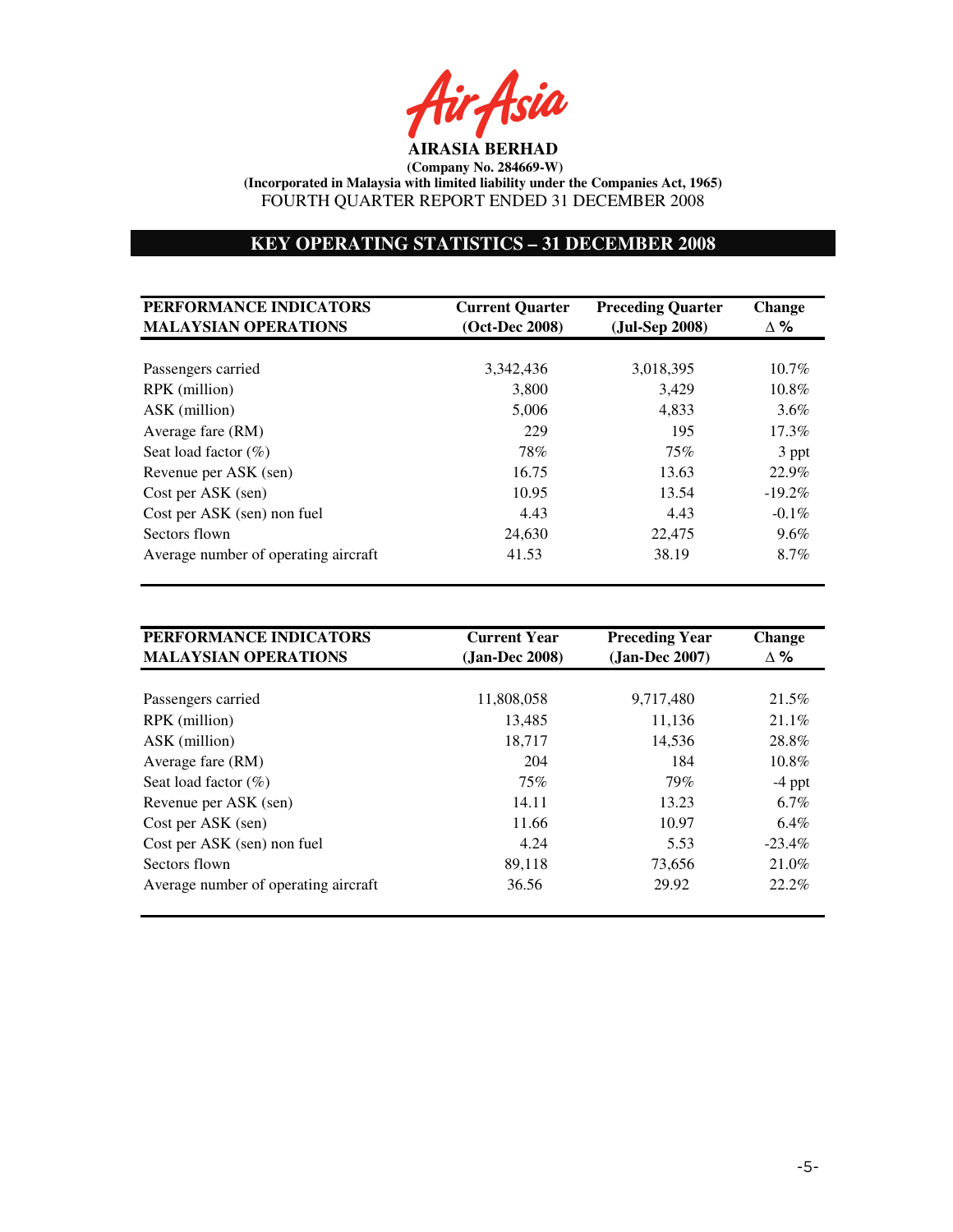

# **NOTES TO THE UNAUDITED ACCOUNTS – 31 DECEMBER 2008**

#### **1. Basis of preparation**

The interim financial report is unaudited and has been prepared in accordance with Financial Reporting Standard ("FRS") 134: "Interim Financial Reporting" and paragraph 9.22 and Appendix 9B of the Bursa Malaysia Securities Berhad ("Bursa Malaysia") Listing Requirements.

The interim financial statements should be read in conjunction with the audited financial statements of the Group for the six months ended 31 December 2007. The accounting policies and methods of computation adopted for the interim financial statements are consistent with those adopted for the audited financial statements for the six months ended 31 December 2007.

The preparation of an interim financial report in conformity with FRS 134: "Interim Financial Reporting", requires management and the Directors to make judgments, estimates and assumptions that affect the application of policies and reported amounts of assets and liabilities, income and expenses on a year to date basis. Actual results may differ from these estimates.

The interim financial report contains condensed consolidated financial statements and selected explanatory notes. The notes include an explanation of events and transactions that are significant to an understanding of the changes in financial position and performance of the Group since the 31 December 2007 financial statements. The interim consolidated financial report and notes thereon do not include all of the information required for a full set of financial statements prepared in accordance with FRSs.

The financial information relating to the financial year ended 31 December 2007 that is included in the interim consolidated financial report as being previously reported information does not constitute the Group's statutory financial statements for that financial year but is derived from those financial statements, other than those that have been restated as a result of the changes in accounting policies. The statutory financial statements for the six months ended 31 December 2007 are available from the Company's registered office.

#### **2. Summary of significant accounting policies**

There was no change to accounting policies in the period.

# **3. Auditors' report on preceding annual financial statements**

The auditors have expressed an unqualified opinion on the Group's statutory financial statements for the six months ended 31 December 2007 in their report dated 30 April 2008.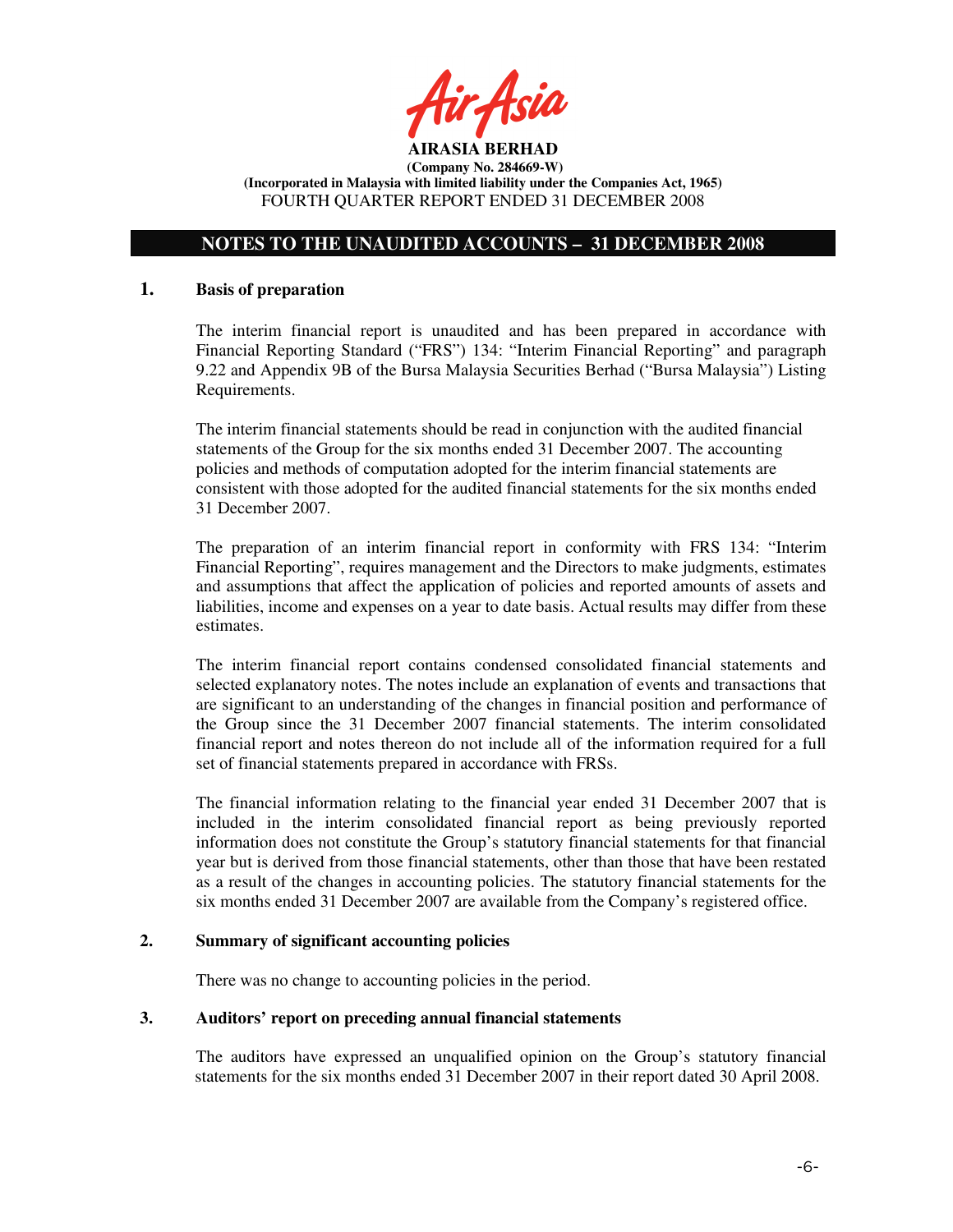

**(Incorporated in Malaysia with limited liability under the Companies Act, 1965)**  FOURTH QUARTER REPORT ENDED 31 DECEMBER 2008

# **NOTES TO THE UNAUDITED ACCOUNTS – 31 DECEMBER 2008**

#### **4. Seasonality of operations**

AirAsia is basically involved in the provision of air transportation services and thus, is subject to the seasonal demand for air travel. The seat load factor has increased from 75% in the immediate preceeding quarter to 78% in the current quarter under review. This seasonal pattern is in line with the expectation of the Group.

### **5. Unusual items due to their nature, size or incidence**

The Company has unwound its fuel and interest rate swap derivative structures, detailed explanation is provided in Note 23. There were no further unusual items affecting assets, liabilities, equity, net income or cash flows during the current quarter and financial periodto-date.

### **6. Changes in estimates**

There were no changes in estimates that have had material effect in the current quarter and financial period-to-date results.

# **7. Capital and reserves**

During quarter ended 31 Dec 2008, the issued and paid-up capital of the Company increased from 2,374,052,580 to 2,374,210,580 ordinary shares by the issuance of 158,000 ordinary shares of RM0.10 each pursuant to the exercise of ESOS at the option price of RM1.08. Other than the above, there was no issuance, cancellation, repurchases, resale and repayment of debt and equity securities for the period ended 31 Dec 2008.

# **8. Dividend paid**

There were no dividends paid in the quarter ended 31 December 2008.

## **9. Segment reporting**

Segmental information is not presented as there are no significant business segments other than the provision of air transportation services.

# **10. Property, plant and equipment**

#### *(a) acquisition and disposals*

During the fourth quarter ended 31 December 2008, the Group acquired plant and equipment with a cost of RM536.4 million (fourth quarter ended 31 December 2007: RM758.0 million).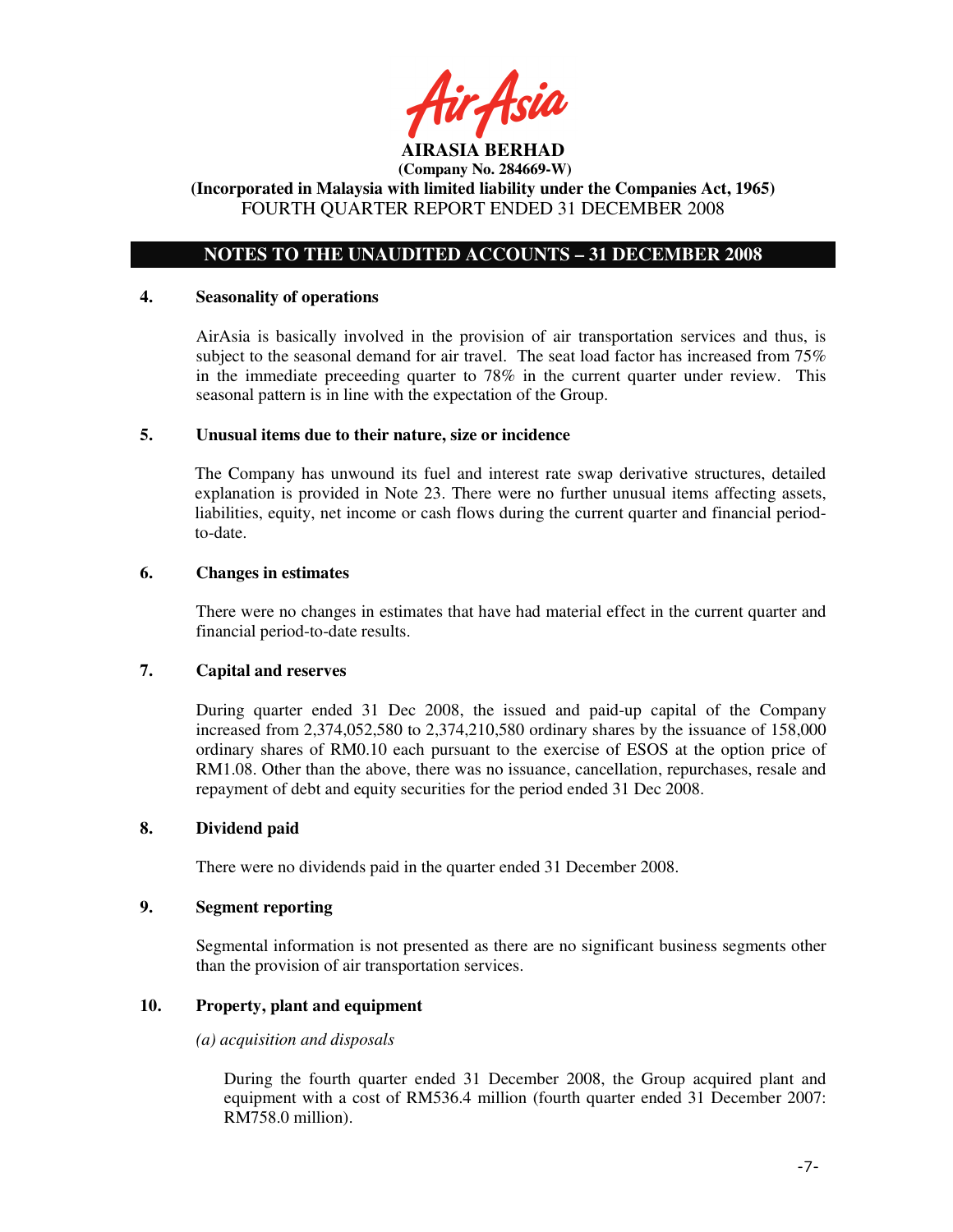

**(Incorporated in Malaysia with limited liability under the Companies Act, 1965)**  FOURTH QUARTER REPORT ENDED 31 DECEMBER 2008

# **NOTES TO THE UNAUDITED ACCOUNTS – 31 DECEMBER 2008**

There was disposal of RM10.7 million (fourth quarter ended 31 December 2007: nil) of property, plant and equipment for the quarter ended 31 December 2008.

### *(b) valuation*

 There was no revaluation of property, plant and equipment for the quarter ended 31 December 2008.

## **11. Post balance sheet events**

There were no material events after the period end that has not been reflected in the financial statements for the financial period ended 31 December 2008.

# **12. Changes in composition of the Group**

There were no changes in the composition of the Group, including business combinations, acquisition or disposal of subsidiaries and long term investments, restructuring and discontinuing operations during the quarter.

### **13. Contingent assets**

As at the date of this report, the Group does not have any contingent assets.

# **14. Changes in contingent liabilities since the last annual balance sheet date**

There were no material changes in contingent liabilities since the latest audited financial statements of the Group for the six months period ended 31 December 2007.

# **15. Capital commitments outstanding not provided for in the interim financial report**

Capital commitments for property, plant and equipment:

|                                   |            | Group and Company |
|-----------------------------------|------------|-------------------|
|                                   | 31.12.08   | 31.12.07          |
|                                   | RM'000     | RM'000            |
| Contracted for                    | 17,109,409 | 19,786,549        |
| Authorised but not contracted for | 7,757,491  | 8,139,809         |
|                                   | 24,866,900 | 27,926,358        |
|                                   |            |                   |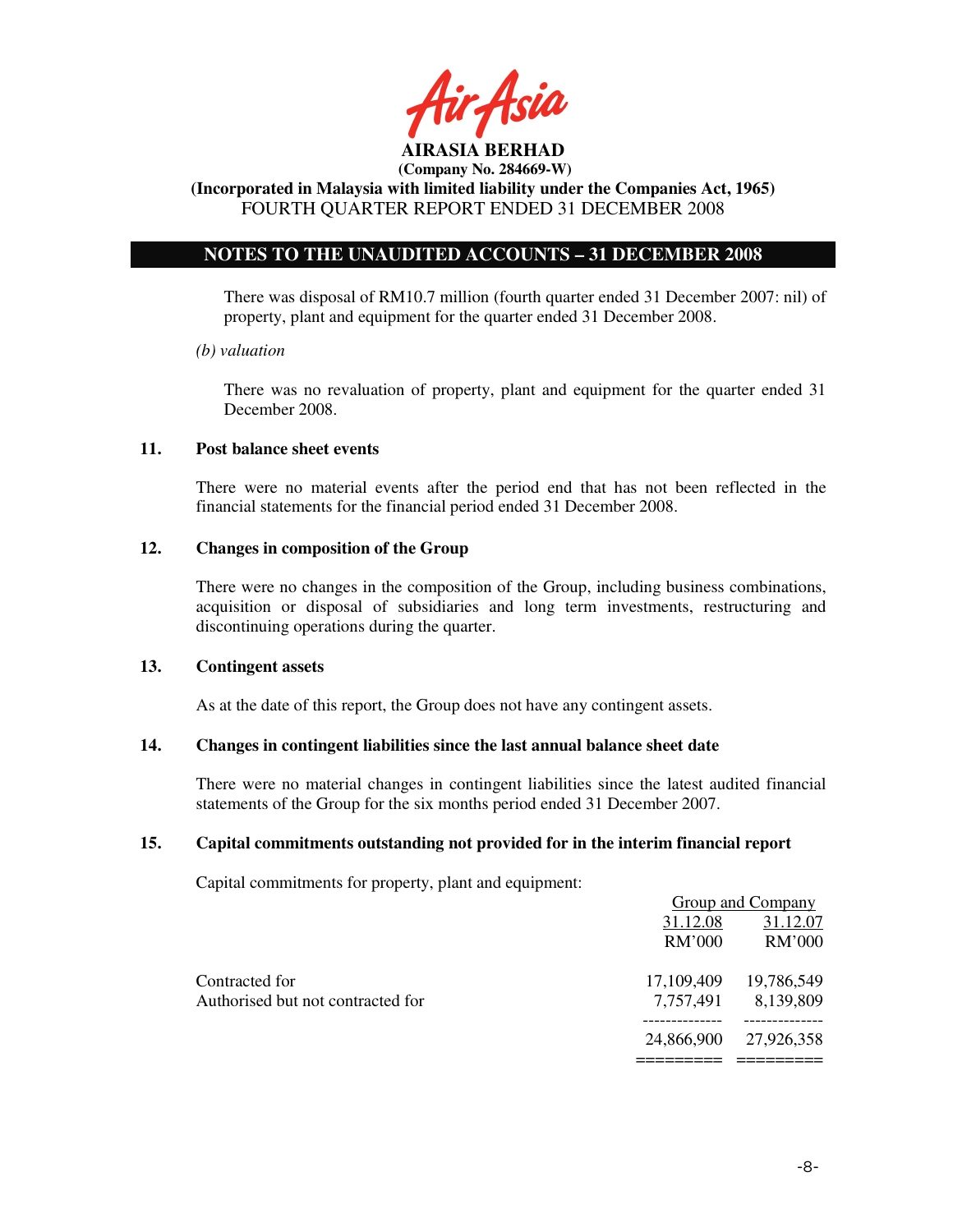

**(Incorporated in Malaysia with limited liability under the Companies Act, 1965)**  FOURTH QUARTER REPORT ENDED 31 DECEMBER 2008

# **NOTES TO THE UNAUDITED ACCOUNTS – 31 DECEMBER 2008**

#### **16. Material related party transactions**

Details of the relationship and transactions between AirAsia and its related parties are as described below. The related party transactions described were carried out on the terms and conditions obtainable in transactions with unrelated parties unless otherwise stated.

#### Name of company Relationship

Thai AirAsia A jointly controlled entity of the Company PT Indonesia AirAsia An associate of the Company

|                                                                        |                  | Group            |
|------------------------------------------------------------------------|------------------|------------------|
|                                                                        | Quarter ended    | Quarter ended    |
|                                                                        | 31 December 2008 | 31 December 2007 |
|                                                                        | RM'000           | RM'000           |
| Thai AirAsia                                                           |                  |                  |
| Lease rental income on aircraft<br>$\overline{\phantom{a}}$            | 36,830           | 14,626           |
| Maintenance and overhaul charges received<br>$\overline{\phantom{a}}$  | 6,901            | 16,486           |
| Apportionment of derivative unwinding cost<br>$\overline{\phantom{a}}$ | 221,724          | $\theta$         |
| PT Indonesia AirAsia                                                   |                  |                  |
| Lease rental income on aircraft<br>$\overline{\phantom{a}}$            | 22,317           | 8,668            |
| Maintenance and overhaul charges received<br>$\overline{\phantom{a}}$  | 9,378            | 5,920            |
| Apportionment of derivative unwinding cost<br>$\overline{\phantom{a}}$ | 206,707          |                  |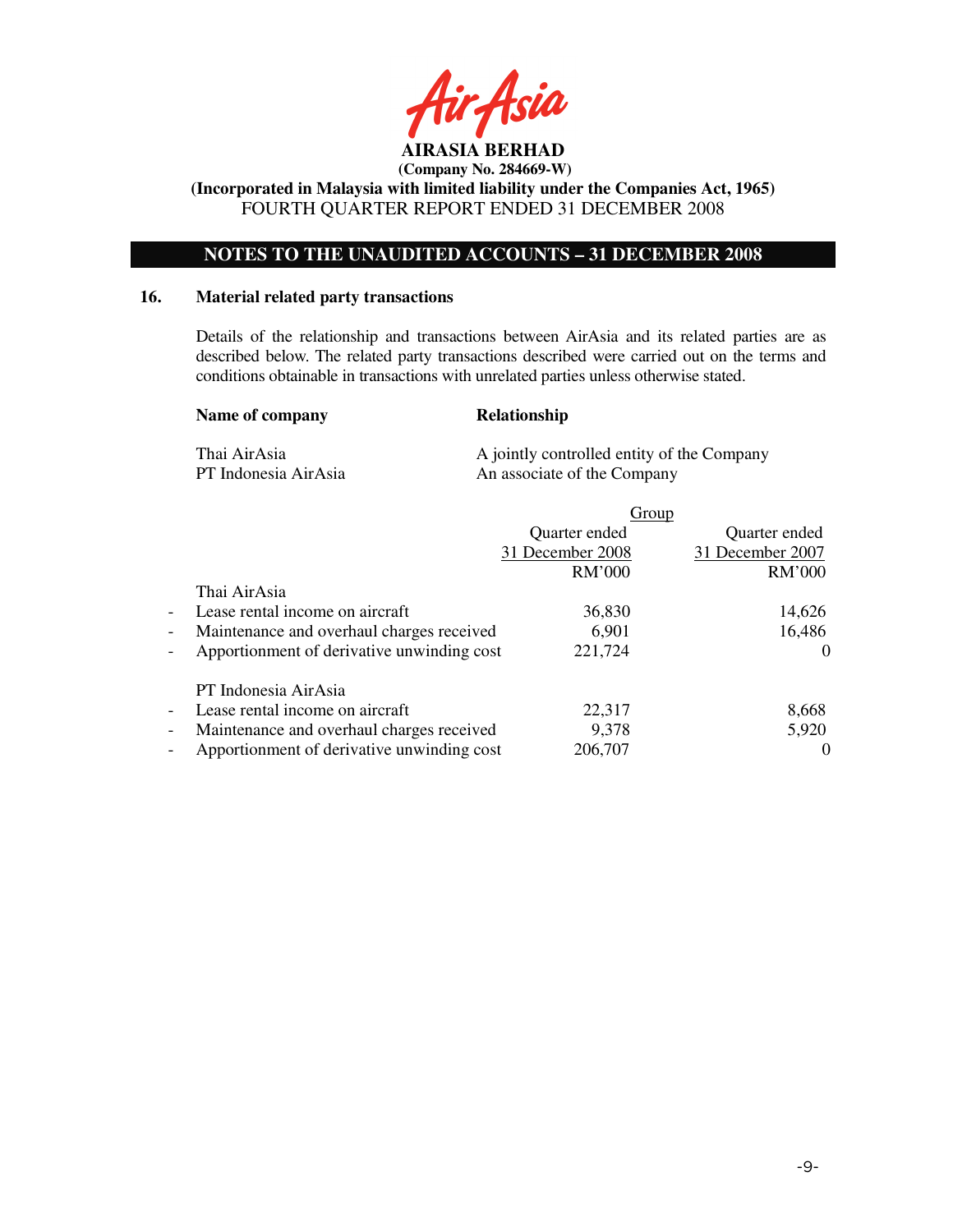**AIRASIA BERHAD** 

**(Incorporated in Malaysia with limited liability under the Companies Act, 1965)**  FOURTH QUARTER REPORT ENDED 31 DECEMBER 2008

# **NOTES TO THE UNAUDITED ACCOUNTS – 31 DECEMBER 2008**

#### **17. Review of performance**

| <b>Quarter Ended: 31 December</b><br><b>RM'000</b> | <b>Oct-Dec 2008</b> | <b>Oct-Dec 2007</b> | $\Delta(\%)$ |
|----------------------------------------------------|---------------------|---------------------|--------------|
| Revenue                                            | 838,324             | 632,792             | 32%          |
| Exceptional item gain / (loss)                     | (425,668)           | 0                   | n/a          |
| <b>EBITDAR</b>                                     | 356,798             | 256,829             | 39%          |
| Core Operating Profit                              | 193,610             | 94.208              | 106%         |
| Profit/(Loss) After Tax                            | (176,905)           | 245,723             | $-172\%$     |
| <b>EBITDAR</b> Margin                              | $42.6\%$            | $40.6\%$            | $2.0$ ppt    |
| Core Operating Profit Margin                       | $23.1\%$            | $14.9\%$            | $11.1$ ppt   |
| Profit After Tax Margin                            | $-21.1\%$           | 38.8%               | n/a          |
| Passengers Carried<br>Average Fare (RM)            | 3,342,436<br>229    | 2,757,967<br>214    | 21%<br>$7\%$ |
| <b>Load Factor</b>                                 | 78.4%               | 77.8%               | $0.6$ ppt    |

#### **(A) Performance of current quarter against the same quarter last year**

The Group recorded revenue of RM838 million for the quarter ended 31 December 2008 ("4Q08"), 32% higher than the revenue of RM633 million recorded in the quarter ended 31 December 2007 ("4Q07"). The Group's core operating profit was RM194 million, more than double against RM94 million achieved in 4Q07. The Malaysian Ringgit has recovered in value against the US Dollar and this has resulted in a translation gain of RM11 million during the quarter. The exceptional item amounting to RM426 million relates to the unwinding of our derivative structures. Due to these charges, AirAsia posted a loss after taxation of RM177 million after accounting for deferred taxation.

The positive growth in revenue was attributed to higher passenger volume achieved and higher contribution from ancillary income. Passenger volume grew by 21% in 4Q08 as compared to 4Q07. Average fare was higher by 7% at RM229 as compared to RM214 achieved in 4Q07. Load factor was 0.6 percentage points higher to 78.4% as appose to 77.8% achieved in the prior year.

Thai AirAsia have produced a good set of results with a profit after taxation but before the share of unwinding losses of THB83 million (RM8.8 million). This was achieved against a very challenging environment marked by increased domestic political disturbance which has a negative impact on the sentiment to travel. Nonetheless, Thai operation has outperformed the industry significantly and has extended its domestic market share to 40% - up from 34% in the beginning of 2008. Thailand has received eight brand new Airbus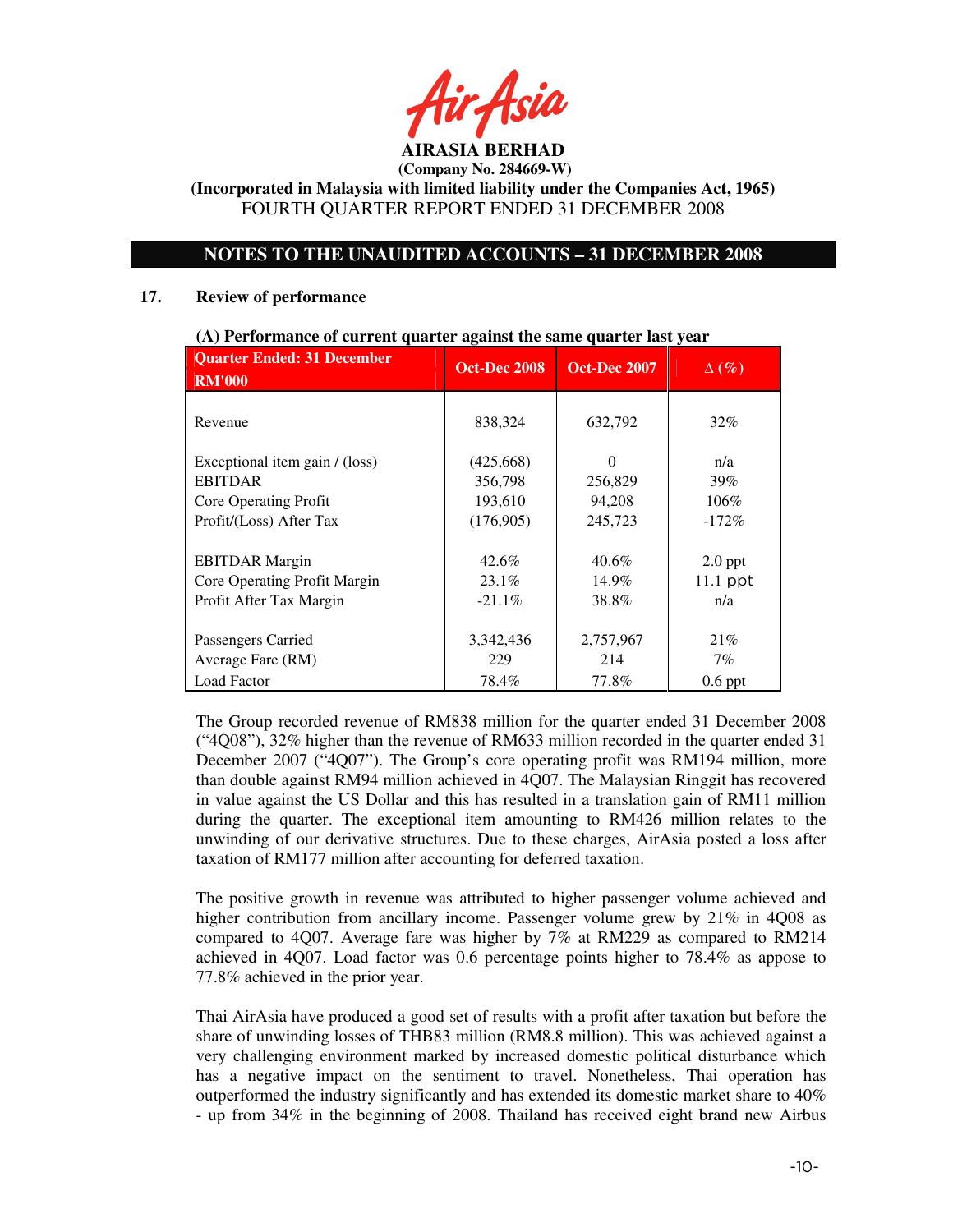

**(Incorporated in Malaysia with limited liability under the Companies Act, 1965)**  FOURTH QUARTER REPORT ENDED 31 DECEMBER 2008

# **NOTES TO THE UNAUDITED ACCOUNTS – 31 DECEMBER 2008**

A320 aircraft to date and this has helped to enhance dispatch reliability, reduce cost and enhance our customer service delivery.

The Indonesian operations also delivered a profit after taxation but before the share of unwinding losses of IDR7.5 billion (RM2.4 million). Average fares and yields have improved substantially as the industry has evolved to be more commercial friendly. The competitive landscape has also favoured AirAsia as many passengers opt for low cost, high value services. Indonesia has received four Airbus A320 aircraft to date and this has helped to reduce unit cost, enhance efficiency and elevate our service delivery.

| <b>Full Year Ended: 31 December</b><br><b>RM'000</b> | <b>Jan-Dec 2008</b> | Jan-Dec 2007       | $\Delta(\%)$  |
|------------------------------------------------------|---------------------|--------------------|---------------|
| Revenue                                              | 2,640,472           | 1,922,712          | 37%           |
| Exceptional item gain / (loss)<br><b>EBITDAR</b>     | (640, 948)          | 73,988             | n/a           |
| Core Operating Profit                                | 708,233<br>171,066  | 671,018<br>211,147 | 6%<br>$-19\%$ |
| Profit/(Loss) after Tax                              | (471, 738)          | 699,246            | $-167\%$      |
| <b>EBITDAR</b> Margin                                | 26.8%               | 34.9%              | $-8.1$ ppt    |
| Core Operating Profit Margin                         | $6.5\%$             | 11.0%              | n/a           |
| Profit After Tax Margin                              | $-17.9\%$           | 36.4%              | n/a           |
| Passengers Carried                                   | 11,808,058          | 9,717,480          | 22%           |
| Average Fare (RM)                                    | 204                 | 184                | $11\%$        |
| <b>Load Factor</b>                                   | 75.4%               | 78.6%              | $-3.2$ ppt    |

#### **(B) Performance of full year 2008 against full year 2007**

The Group recorded revenue of RM2,640 million for the full year ended 31 December 2008 ("2008"), 37% higher than the revenue of RM1,923 million recorded in the previous year ended 31 December 2007 ("2007"). The Group's core operating profit was RM171 million, 19% lower than 2007 largely due to a 47% rise in the average jet fuel price.

The positive growth in revenue was attributed to higher passenger volume achieved and higher contribution from ancillary income. Passenger volume grew by 22% in 2008 as compared to 2007. Average fare was higher by 11% at RM204 as compared to RM184 achieved in 2007. Load factor was 3.2 percentage points lower to 75.4% as appose to 78.6% achieved in 2007.

The exceptional item amounting to RM641 million relates to the provisions for unwinding our fuel and interest rate swap derivative structures. The management is of the view that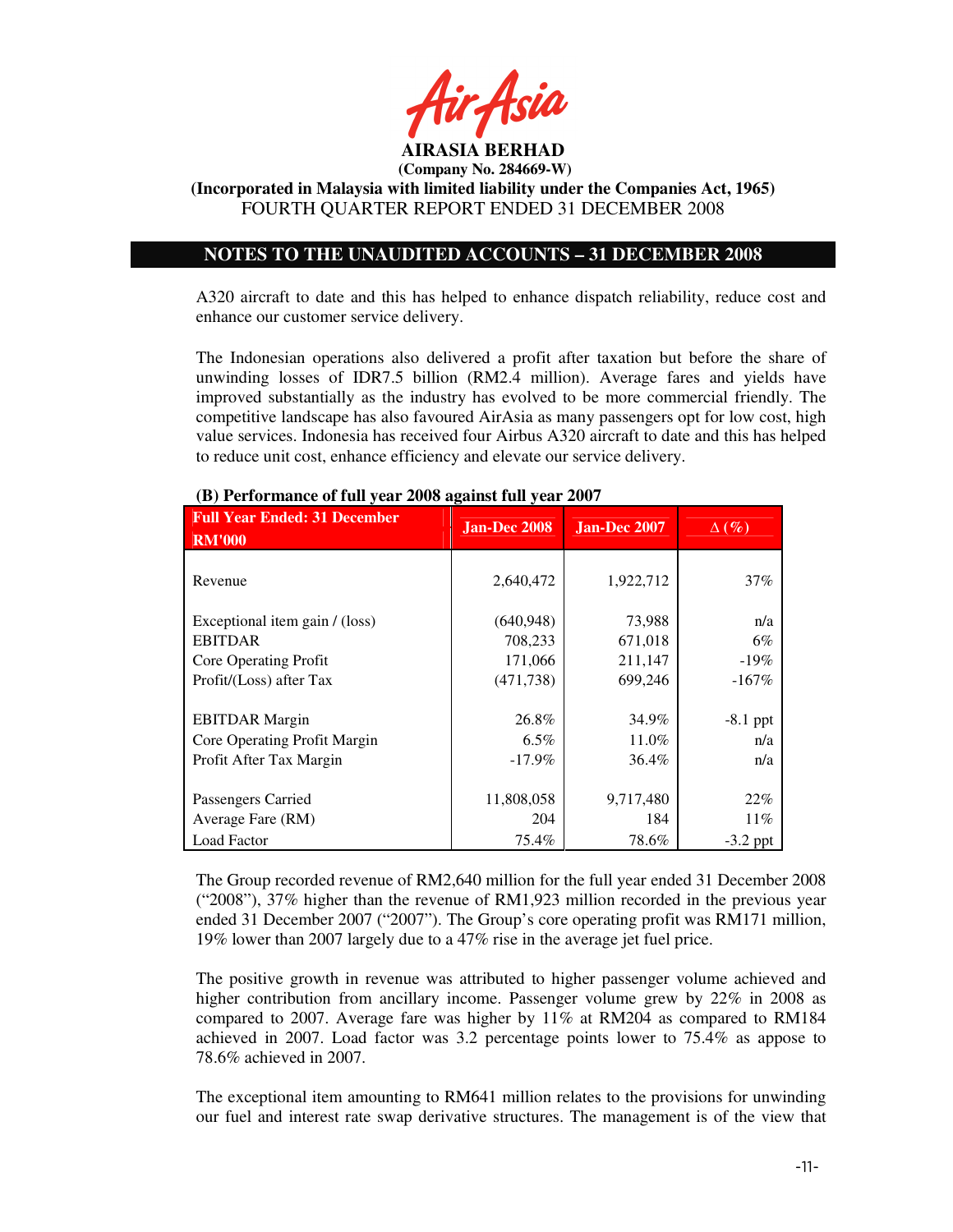

**(Incorporated in Malaysia with limited liability under the Companies Act, 1965)**  FOURTH QUARTER REPORT ENDED 31 DECEMBER 2008

# **NOTES TO THE UNAUDITED ACCOUNTS – 31 DECEMBER 2008**

this restructuring of derivative structure will safeguard the Company from onerous mark to market swings, frees up equity and provide a stable cashflow.

The Malaysian Ringgit has weakened against the US Dollar and this has resulted in a translation loss of RM192 million. Due to the combination of unwinding cost and forex translation losses, AirAsia posted a loss after taxation of RM472 million after accounting for deferred taxation.

### **18. Jointly Controlled Entity and Associate Company**

FRS 128 states that interest in an associate is defined as "the carrying amount of the investment in the associate under the equity method together with any long-term interests that, in substance, form part of the investor's net investment in the associate". On this basis, the share of losses of the investment in associate was equity accounted for by the Group and limited to the Group's investment in the ordinary share capital of the associate.

|                   | Unrecognised share of operating | Unrecognised share of operating |
|-------------------|---------------------------------|---------------------------------|
|                   | loss for the Quarter ended 31   | loss as at 31 December 2008     |
|                   | December 2008                   |                                 |
|                   | RM'Million                      | RM'Million                      |
| Thai AirAsia      | 213.0                           | 288.8                           |
| Indonesia AirAsia | 204.3                           | 293.8                           |
|                   |                                 |                                 |

The above amounts include the relevant apportionment of the cost of unwinding the Group's fuel and interest rate swaps derivative structures.

# **19 Variation of results against preceding quarter**

The Group achieved a loss after taxation of RM177 million for the quarter under review. This is substantially better than the RM466 million loss after taxation achieved to that of the immediately preceding quarter ended 30 September 2008. Up to 31 December 2008, the AirAsia Group has already taken delivery of 56 new Airbus A320 aircraft in total.

## **20. Commentary on prospects**

The current global economic uncertainty is exerting negative pressure to the industry. Many competing airlines have reported passenger traffic declines. The Group, thus far, has managed to maintain its strong passenger traffic growth momentum as more passengers switch from full service carriers and use AirAsia as the primary air travel option. AirAsia expects to carry 15%-20% more passengers in 2009 supported by the launch of new international services to destinations in India, China and Singapore.

The Company will launch aggressive promotional campaigns and enhance customer service delivery to counter the impact of the weak global economy. This strategy is aimed to stimulate price sensitive customers, maintain high load factor, support ancillary income and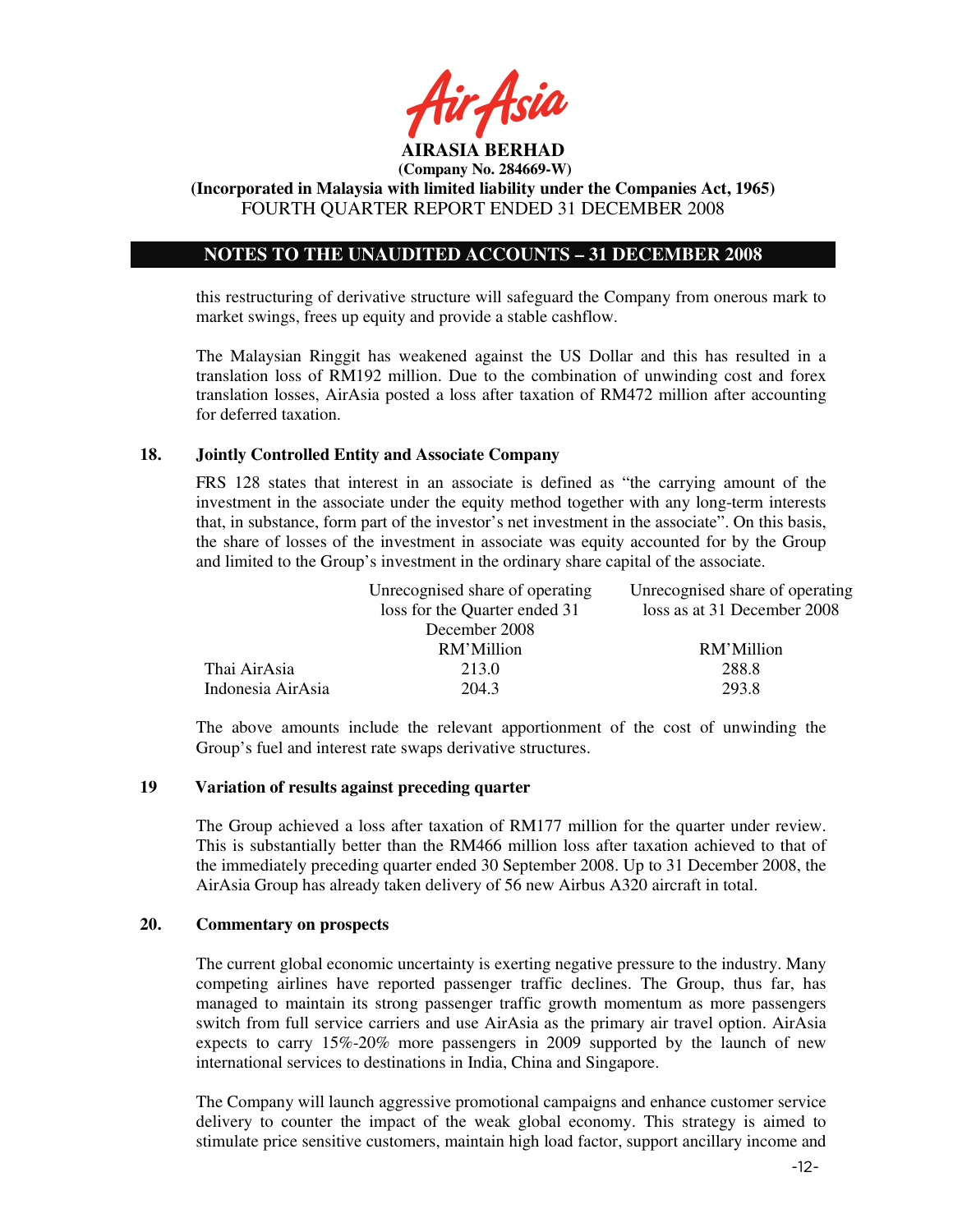

**(Incorporated in Malaysia with limited liability under the Companies Act, 1965)**  FOURTH QUARTER REPORT ENDED 31 DECEMBER 2008

# **NOTES TO THE UNAUDITED ACCOUNTS – 31 DECEMBER 2008**

expand market share. The yield environment in 2009 is expected to remain flat, assuming successful execution of this strategy.

The price of jet fuel is now trading at significant discount than 2008's average cost of US\$128 per barrel. The impact of lower fuel prices, assuming the trend continues, will contribute positively in 2009. The impact of the strengthening US Dollar against the Malaysian Ringgit, assuming this trend continues, will however have a negative impact on the Company.

All the affiliates (Thai AirAsia, Indonesia AirAsia, AirAsia X) are performing well with improved operating environment as compared to 2008. The associates are expected to contribute positively to the Group in 2009.

Barring any unforeseen circumstances, the Directors are confident with the prospects of the Group and expect positive development in 2009.

#### **21. Profit forecast**

The disclosure requirements for explanatory notes for the variance of actual profit after tax and minority interest and forecast profit after tax and minority interest are not applicable for the current quarter and financial year-to-date.

# **22. Finance (Cost)/Income**

|                                       | <b>Group and Company</b>                   |                                            |                                                 |                                                   |  |
|---------------------------------------|--------------------------------------------|--------------------------------------------|-------------------------------------------------|---------------------------------------------------|--|
| All figures in RM'000                 | <b>Quarter</b><br><b>Ended</b><br>31/12/08 | <b>Quarter</b><br><b>Ended</b><br>31/12/07 | <b>Current Year</b><br><b>Ended</b><br>31/12/08 | <b>Preceding</b><br><b>Year Ended</b><br>31/12/07 |  |
| <b>Finance Costs</b>                  |                                            |                                            |                                                 |                                                   |  |
| Interest costs                        |                                            |                                            |                                                 |                                                   |  |
| - Bank borrowings                     | (45,918)                                   | (36, 845)                                  | (238,910)                                       | (140, 285)                                        |  |
| - Hire-purchase payables              | (3)                                        | (3)                                        | (12)                                            | (15)                                              |  |
| Bank facilities and other<br>charges  | (1,516)                                    | (2,026)                                    | (5,684)                                         | (3,545)                                           |  |
|                                       | (47, 437)                                  | (38, 874)                                  | (244, 606)                                      | (143, 845)                                        |  |
| <b>Finance Income</b>                 |                                            |                                            |                                                 |                                                   |  |
| Interest on deposits                  | 2,307                                      | 6,857                                      | 20,963                                          | 28,665                                            |  |
| Total foreign exchange<br>gain/(loss) | 10,757                                     | 107,816                                    | (192, 472)                                      | 166,640                                           |  |
|                                       | 13,064                                     | 114,673                                    | (171,509)                                       | 195,305                                           |  |
| <b>Net Finance Cost</b>               | (34, 373)                                  | 75,799                                     | (416, 115)                                      | 51,460                                            |  |
|                                       |                                            |                                            |                                                 |                                                   |  |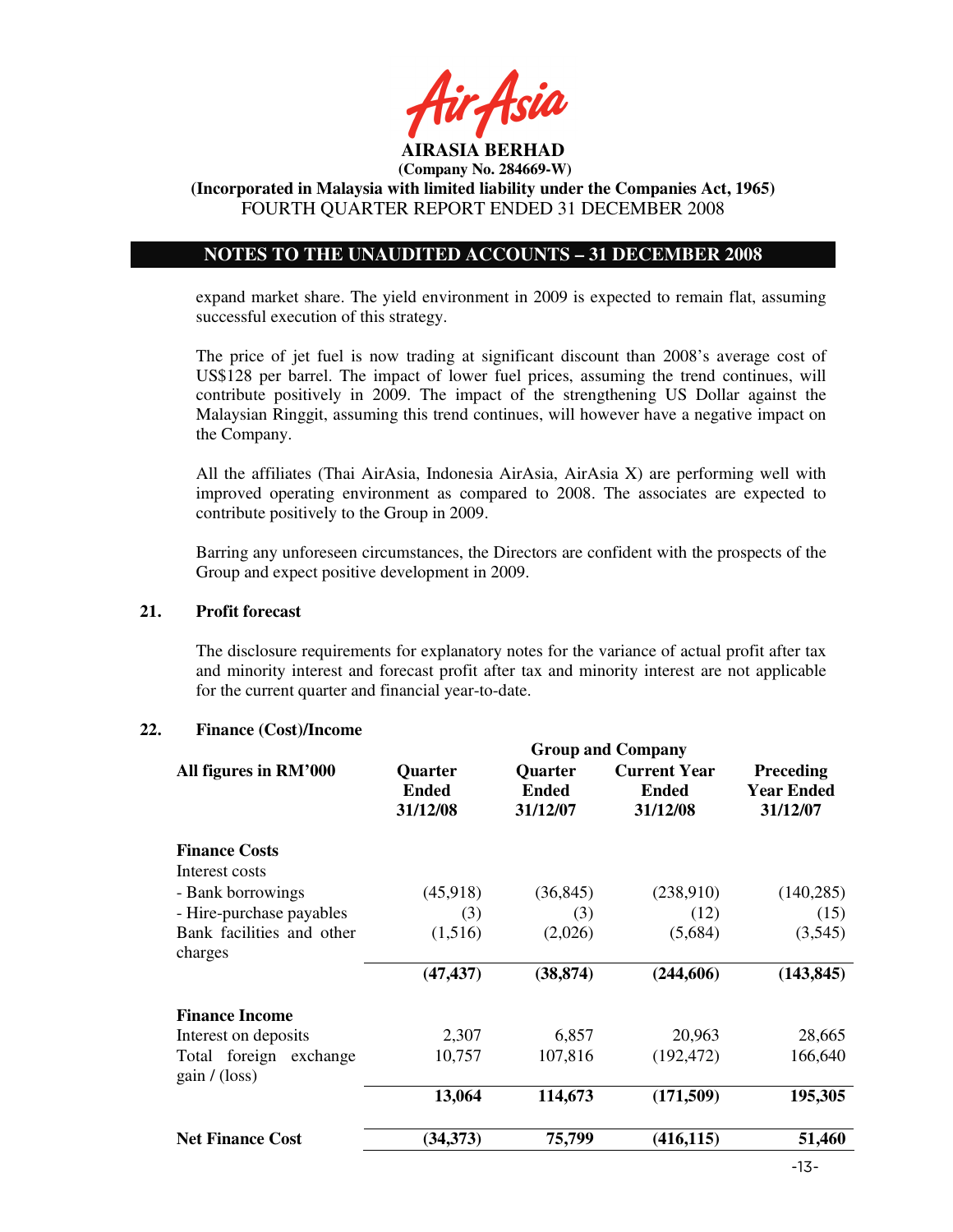

**(Incorporated in Malaysia with limited liability under the Companies Act, 1965)**  FOURTH QUARTER REPORT ENDED 31 DECEMBER 2008

# **NOTES TO THE UNAUDITED ACCOUNTS – 31 DECEMBER 2008**

### **23. Exceptional item**

The exceptional amount of RM426 million in the quarter relates to the cost of the unwinding our fuel derivative contracts and interest rate swaps. For the full year accounted, the Company has incurred a total of RM1,069 million which includes our collateral held by the now defunct Lehman Brothers. The allocation of the cost borne by the respective business unit is as follows; AirAsia Berhad is RM641 million, Thai AirAsia is RM222 million and Indonesia AirAsia is RM207 million.

## **24. Income tax expense**

|              | <b>INDIVIDUAL QUARTER</b> |                     | <b>CUMULATIVE YEAR</b> |                       |  |
|--------------|---------------------------|---------------------|------------------------|-----------------------|--|
|              | <b>Current Year</b>       | <b>Preceding</b>    | <b>Current Year</b>    | <b>Preceding Year</b> |  |
|              | <b>Quarter</b>            | <b>Year Quarter</b> | <b>Ended</b>           | <b>Ended</b>          |  |
|              | <b>Ended</b>              | <b>Ended</b>        |                        |                       |  |
|              | 31/12/08                  | 31/12/07            | 31/12/08               | 31/12/07              |  |
|              | <b>RM'000</b>             | <b>RM'000</b>       | <b>RM'000</b>          | <b>RM'000</b>         |  |
| Group        |                           |                     |                        |                       |  |
| Current tax  | 134                       | 581                 | 2179                   | 4,244                 |  |
| Deferred tax | (44, 530)                 | (44,280)            | (192, 797)             | (251, 715)            |  |
|              | (44,396)                  | (43, 699)           | 190,618)               | (247, 471)            |  |

The current taxation charge is in respect of interest income, which is assessed separately.

# **25. Unquoted investments and properties**

There was no sale of unquoted investments or properties for the quarter under review and financial period to date.

### **26. Quoted investments**

There was no purchase or disposal of quoted securities for the quarter under review and financial period to date.

# **27. Status of corporate proposals announced**

*Letter of Intent Between Vietnam Shipbuilding Industry Group ("Vinashin") and AirAsia* 

The Company on  $30<sup>th</sup>$  August 2007 has signed a Letter of Intent ("LOI") with Vinashin as a preliminary step towards exploring, assisting and creating a business cooperation between both parties regarding the establishing of a low cost airline based on the AirAsia business model in Vietnam. The Company will provide updates in a timely manner whenever any material change in status arises.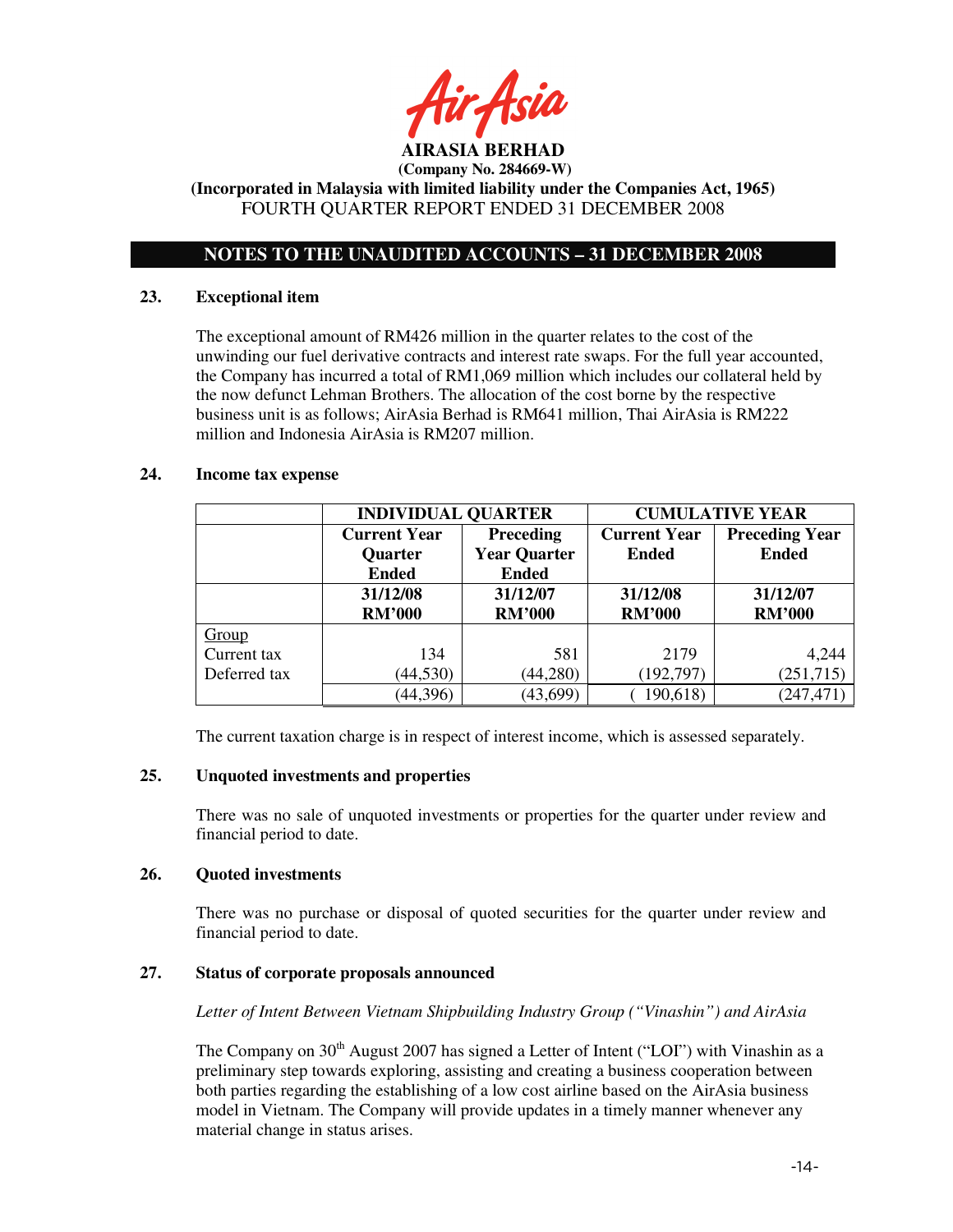

# **NOTES TO THE UNAUDITED ACCOUNTS – 31 DECEMBER 2008**

#### **28. Borrowings and debt securities**

|                   | At 31 December 2008<br><b>RM'000</b> | At 31 December 2007<br><b>RM'000</b> |  |
|-------------------|--------------------------------------|--------------------------------------|--|
| <b>Current</b>    |                                      |                                      |  |
| Secured           | 543,985                              | 278,550                              |  |
| Non-current       |                                      |                                      |  |
| Secured           | 6,146,708                            | 3,419,121                            |  |
|                   |                                      |                                      |  |
| <b>Total Debt</b> | 6,690,693                            | 3,697,671                            |  |

The borrowings are mainly in the form of term loans which are for the purchase of new aircraft A320-200.

The maturity period of non-current borrowing is 14 years and below. The entire borrowings are denominated in US Dollar and Euro. The Company has substantially hedged its foreign exchange exposure through foreign exchange contracts as explained in Note 29 (i).

As at the balance sheet date, the weighted average effective interest rate of the borrowings is at 5.00% per annum (31 December 2007: 5.40% per annum).

The Company's aircraft financing facilities are principally secured by the following types of security:

- (a) Assignment of rights under contract with Airbus over each aircraft
- (b) Assignment of insurance and reinsurances of each aircraft
- (c) Assignment of airframe and engine warranties of each aircraft
- (d) Mortgage of the aircraft
- (e) Deregistration Power of Attorney

# **29. Off balance sheet financial instruments**

 The fair value of derivative financial instruments is the present value of their future cash flows and is derived from the valuations, calculated by the Group's bankers.

(i) Forward Foreign Exchange Contracts

The Group has hedged 65% of its dollar liabilities pertaining to its aircraft, engine and simulator loans into Ringgit by using long dated foreign exchange.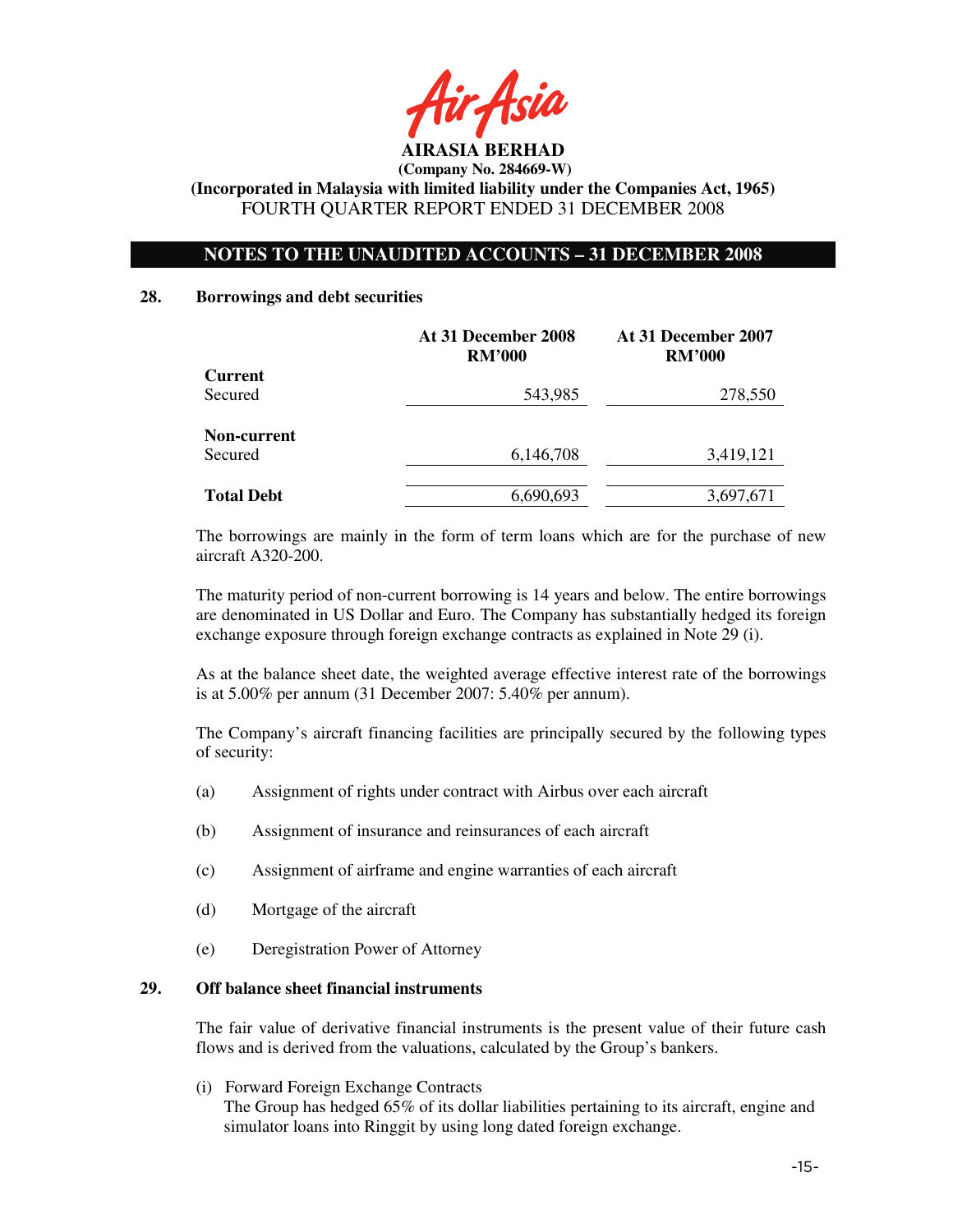

**(Incorporated in Malaysia with limited liability under the Companies Act, 1965)**  FOURTH QUARTER REPORT ENDED 31 DECEMBER 2008

# **NOTES TO THE UNAUDITED ACCOUNTS – 31 DECEMBER 2008**

(ii) Interest Rate Swaps

The Group entered into interest rate swaps (some of which are capped) to hedge against fluctuations in the US-LIBOR on its existing and future aircraft financing for deliveries between Year 2005 and 2009. The effect of this transaction enables the Group to pay fixed interest rate of between 3.25% to 5.20% over a period of 12 to 14 years.

# (iii) Fuel Hedging

As at 31 December 2008, following the unprecedented, near collapse of the US financial system and the collapse of WTI prices from \$147 to \$31 per barrel during the year, had subsequently liquidated its positions to take opportunity of the lower spot prices.

### **30. Material litigation**

As at 27 February 2009, there was no material litigation against the Group.

## **31. Proposed dividend**

The Directors do not recommend any dividend for the quarter ended 31 December 2008.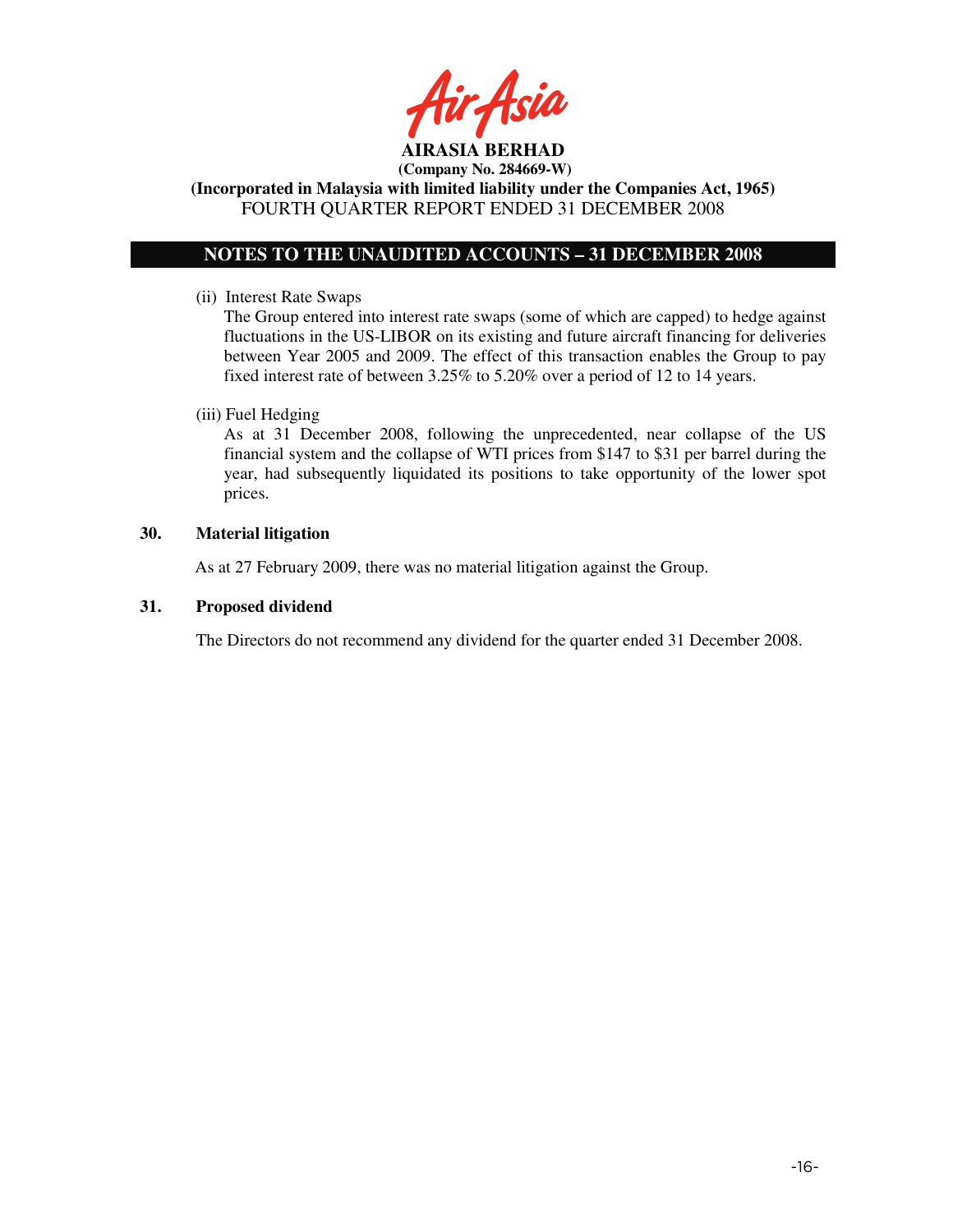

**(Incorporated in Malaysia with limited liability under the Companies Act, 1965)**  FOURTH QUARTER REPORT ENDED 31 DECEMBER 2008

# **NOTES TO THE UNAUDITED ACCOUNTS – 31 DECEMBER 2008**

#### **32. Earnings per share**

### *(a) Basic earnings per share*

 Basic earnings per share of the Group are calculated by dividing the net profit for the period by the weighted average number of ordinary shares in issue during the period.

|                                                                                | <b>INDIVIDUAL QUARTER</b> |                      | <b>CUMULATIVE QUARTER</b> |                   |
|--------------------------------------------------------------------------------|---------------------------|----------------------|---------------------------|-------------------|
|                                                                                | <b>Current</b>            | <b>Preceding</b>     | <b>Current</b>            | <b>Preceding</b>  |
|                                                                                | <b>Quarter</b>            | <b>Period</b>        | Year                      | <b>Period</b>     |
|                                                                                | <b>Ended</b>              | Corresponding        | <b>Ended</b>              | Corresponding     |
|                                                                                |                           | <b>Quarter Ended</b> |                           | <b>Year Ended</b> |
|                                                                                | 31/12/08                  | 31/12/07             | 31/12/08                  | 31/12/07          |
| Net (loss)/profit for the financial                                            | (201, 505)                | 245,723              | (496,339)                 | 425,700           |
| period (RM'000)                                                                |                           |                      |                           |                   |
| Weighted average number of<br>ordinary shares in issue for basic<br>EPS ('000) | 2,374,052                 | 2,354,641            | 2,374,052                 | 2,354,641         |
|                                                                                |                           |                      |                           |                   |
| Adjusted for share options<br>granted $(000)$                                  | 158,000                   | 34,284               | 158,000                   | 34,284            |
| Adjusted weighted average<br>number of ordinary shares ('000)                  | 2,374,210                 | 2,388,925            | 2,374,210                 | 2,388,925         |
|                                                                                |                           |                      |                           |                   |
| Basic earnings per share (sen)                                                 | (7.5)                     | 10.4                 | (20.0)                    | 18.1              |
| Diluted earnings per share (sen)                                               | (7.5)                     | 10.3                 | (19.9)                    | 17.8              |

# *(b) Diluted earnings per share*

For the diluted earnings per share calculation, the weighted average number of ordinary shares in issue is adjusted to assume conversion of all dilutive potential ordinary shares. The Group's dilutive potential ordinary shares are in respect of options over shares granted to employees.

 In respect of options over shares granted to employees, a calculation is done to determine the number of ordinary shares that could have been acquired at fair value (determined as the average share price of the Company's shares) based on the monetary value of the subscription rights attached to outstanding options over shares. The number of ordinary shares calculated is compared with the number of shares that would have been issued assuming the exercise of the options over shares. The difference is added to the denominator as an issue of ordinary shares for no consideration. This calculation serves to determine the "bonus" element in the ordinary shares outstanding for the purpose of